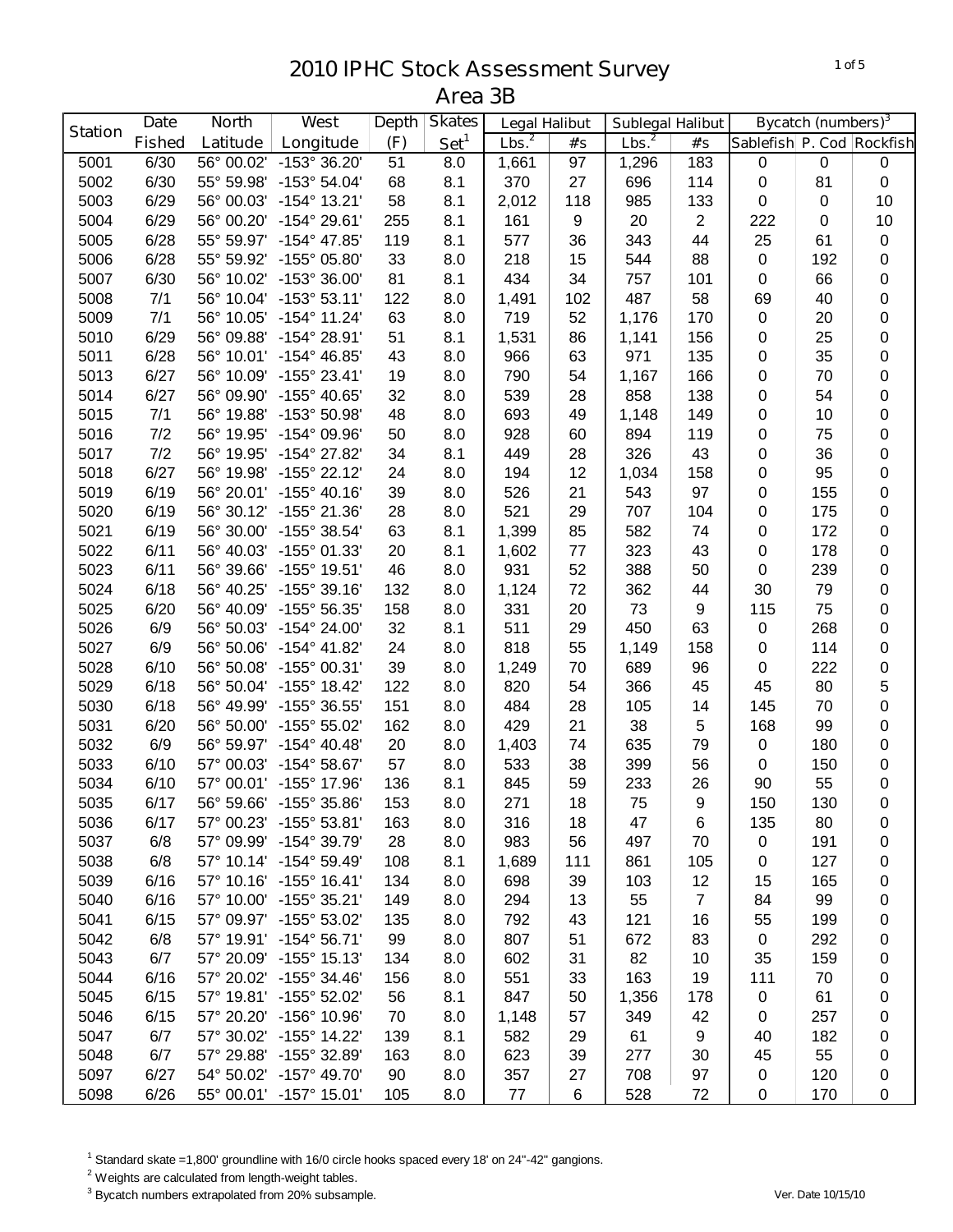|                | <b>Date</b>   | <b>North</b> | West                    | <b>Depth</b> | <b>Skates</b>    | <b>Legal Halibut</b> |                | <b>Sublegal Halibut</b> |           |                           | <b>Bycatch (numbers)</b> <sup>3</sup> |             |
|----------------|---------------|--------------|-------------------------|--------------|------------------|----------------------|----------------|-------------------------|-----------|---------------------------|---------------------------------------|-------------|
| <b>Station</b> | <b>Fished</b> | Latitude     | Longitude               | (F)          | Set <sup>1</sup> | Lbs. <sup>2</sup>    | #'s            | Lbs. <sup>2</sup>       | #'s       | Sablefish P. Cod Rockfish |                                       |             |
| 5099           | 6/27          | 54° 59.81'   | $-157^{\circ}$ 32.03'   | 53           | 8.0              | 969                  | 65             | 744                     | 88        | $\,0\,$                   | 248                                   | 25          |
| 5100           | 7/6           | 55° 00.02'   | $-157^{\circ} 50.07'$   | 45           | 8.0              | 1,382                | 70             | 949                     | 129       | $\mathbf 0$               | 160                                   | 15          |
| 5101           | 7/6           | 54° 59.65'   | -158° 05.99'            | 73           | 8.0              | 406                  | 25             | 289                     | 44        | $\pmb{0}$                 | 30                                    | $\mathsf 0$ |
| 5102           | 6/24          | 55° 10.16'   | -156° 22.03'            | 276          | 8.0              | $\pmb{0}$            | 0              | 0                       | $\pmb{0}$ | 220                       | $\mathbf 0$                           | 5           |
| 5103           | 6/24          | 55° 10.02'   | -156° 39.05'            | 287          | 8.0              | 0                    | 0              | $\pmb{0}$               | 0         | 175                       | $\mathbf 0$                           | $\mathbf 0$ |
| 5104           | 6/26          | 55° 09.95'   | $-156^{\circ}$ 57.02'   | 86           | 8.0              | 700                  | 51             | 855                     | 112       | $\pmb{0}$                 | 250                                   | $\pmb{0}$   |
| 5105           | 6/26          | 55° 09.94'   | $-157^{\circ}$ 14.00'   | 61           | 8.0              | 1,310                | 86             | 1,555                   | 231       | $\boldsymbol{0}$          | 45                                    | $\pmb{0}$   |
| 5106           | 7/7           | 55° 10.00'   | $-157^{\circ}$ 32.13'   | 46           | 8.0              | 1,231                | 67             | 1,463                   | 195       | $\mathbf 0$               | 40                                    | $\mathbf 0$ |
| 5107           | 7/7           | 55° 09.96'   | $-157^{\circ}$ 49.06'   | 43           | 8.0              | 668                  | 39             | 762                     | 109       | $\pmb{0}$                 | 280                                   | $\pmb{0}$   |
| 5108           | 7/5           | 55° 10.00'   | -158° 06.98'            | 57           | 8.0              | 411                  | 25             | 1,138                   | 180       | $\pmb{0}$                 | 85                                    | $\pmb{0}$   |
| 5109           | 6/24          | 55° 19.85'   | -156° 39.02'            | 64           | 8.0              | 804                  | 56             | 573                     | 80        | $\pmb{0}$                 | 265                                   | $\pmb{0}$   |
| 5110           | 6/25          | 55° 19.88'   | -156° 56.03'            | 50           | 8.0              | 449                  | 28             | 631                     | 87        | $\boldsymbol{0}$          | 275                                   | $\pmb{0}$   |
| 5111           | 6/25          | 55° 20.01'   | $-157^{\circ}$ 13.88'   | 48           | 8.0              | 301                  | 19             | 1,046                   | 158       | $\pmb{0}$                 | 130                                   | $\pmb{0}$   |
| 5112           | 7/7           | 55° 20.02'   | -157° 30.99'            | 47           | 8.0              | 450                  | 26             | 1,198                   | 194       | $\pmb{0}$                 | 45                                    | $\pmb{0}$   |
| 5113           | 7/2           | 55° 19.98'   | -157° 49.02'            | 45           | 8.0              | 334                  | 14             | 823                     | 137       | $\pmb{0}$                 | 65                                    | $\mathsf 0$ |
| 5114           | 7/5           | 55° 20.02'   | $-158^{\circ}$ 06.16'   | 59           | 8.0              | 468                  | 30             | 871                     | 132       | $\pmb{0}$                 | 106                                   | $\mathsf 0$ |
| 5115           | 7/5           | 55° 20.00'   | -158° 24.05'            | 80           | 8.0              | 733                  | 52             | 663                     | 86        | $\pmb{0}$                 | 195                                   | $\mathsf 0$ |
| 5116           | 6/7           | 55° 30.00'   | -156° 37.95'            | 102          | 8.0              | 1,234                | 79             | 633                     | 77        | 60                        | 155                                   | 5           |
| 5117           | 6/25          | 55° 29.85'   | -156° 54.99'            | 48           | 8.0              | 1,261                | 78             | 1,141                   | 153       | $\pmb{0}$                 | 80                                    | $\mathbf 0$ |
| 5118           | 6/23          | 55° 30.02'   | -157° 12.99'            | 47           | 8.0              | 810                  | 56             | 1,460                   | 211       | $\boldsymbol{0}$          | 20                                    | $\pmb{0}$   |
| 5119           | 7/13          | 55° 29.95'   | $-157^{\circ}$ 31.01'   | 52           | 8.0              | 284                  | 14             | 795                     | 141       | 0                         | 110                                   | $\mathbf 0$ |
| 5120           | 7/2           | 55° 30.00'   | $-157^{\circ}$ 48.16'   | 53           | 8.0              | 285                  | 19             | 927                     | 152       | 0                         | 100                                   | $\mathbf 0$ |
| 5121           | 7/2           | 55° 30.05'   | -158° 05.99'            | 71           | 8.0              | 160                  | 8              | 255                     | 33        | 0                         | 54                                    | 0           |
| 5122           | 7/4           | 55° 30.05'   | -158° 23.96'            | 80           | 8.0              | 107                  | 8              | 159                     | 24        | 5                         | 40                                    | 0           |
| 5123           | 6/23          | 55° 40.01'   | $-156^{\circ} 55.14'$   | 48           | 8.0              | 456                  | 23             | 867                     | 146       | 0                         | 110                                   | 0           |
| 5124           | 6/23          | 55° 39.98'   | $-157^{\circ}$ 12.89'   | 46           | 8.0              | 253                  | 17             | 552                     | 94        | 0                         | 90                                    | $\pmb{0}$   |
| 5125           | 7/13          | 55° 39.99'   | -157° 29.92'            | 53           | 8.0              | 361                  | 26             | 789                     | 116       | $\mathbf 0$               | 163                                   | $\mathbf 0$ |
| 5126           | 7/13          | 55° 39.89'   | $-157^{\circ}$ 47.98'   | 74           | 8.0              | 463                  | 36             | 1,007                   | 139       | $\mathbf 0$               | 205                                   | $\pmb{0}$   |
| 5127           | 7/1           | 55° 40.01'   | -158° 05.87'            | 70           | 8.0              | 827                  | 54             | 676                     | 88        | $\mathbf 0$               | 85                                    | $\pmb{0}$   |
| 5128           | 7/4           | 55° 40.00'   | -158° 23.04'            | 72           | 8.0              | 728                  | 54             | 910                     | 115       | $\mathbf 0$               | 125                                   | $\pmb{0}$   |
| 5129           | 7/4           | 55° 39.98'   | $-158^{\circ}$ 41.05'   | 49           | 8.0              | 282                  | 17             | 879                     | 135       | $\mathbf 0$               | 200                                   | $\pmb{0}$   |
| 5130           | 7/14          | 55° 49.99'   | $-157^{\circ}$ 11.99'   | 56           | 8.0              | 304                  | 21             | 973                     | 144       | $\,0\,$                   | 188                                   | $\pmb{0}$   |
| 5131           | 7/14          | 55° 49.98'   | -157° 29.96'            | 56           | 8.0              | 105                  | 8              | 776                     | 117       | $\mathbf 0$               | 140                                   | $\mathbf 0$ |
| 5132           | 7/12          |              | 55° 49.94' -157° 47.64' | 64           | 8.0              | 387                  | 28             | 980                     | 139       | $\Omega$                  | 120                                   | $\Omega$    |
| 5133           | 7/1           |              | 55° 50.01' -158° 05.12' | 44           | 8.0              | 1,557                | 73             | 1,314                   | 185       | 0                         | 5                                     | 0           |
| 5134           | 7/1           | 55° 49.99'   | -158° 22.96'            | 61           | 8.0              | 945                  | 55             | 639                     | 90        | 0                         | 150                                   | 0           |
| 5135           | 7/15          |              | 56° 00.06' -157° 28.95' | 61           | 8.0              | 827                  | 51             | 958                     | 137       | 0                         | 130                                   | 0           |
| 5136           | 7/12          |              | 55° 59.99' -157° 47.06' | 67           | 8.0              | 200                  | 13             | 496                     | 70        | 0                         | 149                                   | 0           |
| 5137           | 7/12          |              | 56° 00.03' -158° 05.09' | 49           | 8.0              | 501                  | 28             | 564                     | 84        | 0                         | 140                                   | 0           |
| 5138           | 7/11          |              | 56° 10.00' -157° 47.11' | 86           | 8.0              | 343                  | 17             | 200                     | 24        | 0                         | 310                                   | 0           |
| 5139           | 7/11          | 56° 09.88'   | $-158^{\circ}$ 03.96'   | 41           | 8.0              | 616                  | 26             | 377                     | 55        | $\pmb{0}$                 | 220                                   | 0           |
| 5140           | 7/11          |              | 56° 20.01' -158° 04.03' | 42           | 8.0              | 1,368                | 56             | 259                     | 34        | 0                         | 215                                   | 5           |
| 5141           | 6/17          |              | 54° 30.01' -159° 00.42' | 148          | 8.0              | 180                  | 14             | 368                     | 46        | 64                        | 10                                    | 5           |
| 5142           | 6/17          | 54° 29.98'   | $-159^{\circ}$ 17.41'   | 80           | 7.9              | 50                   | $\overline{4}$ | 298                     | 42        | 10                        | 196                                   | 0           |
| 5143           | 6/19          | 54° 29.97'   | -159° 34.03'            | 63           | 7.9              | 2,129                | 145            | 1,043                   | 117       | 0                         | 142                                   | 5           |
| 5144           | 6/18          | 54° 29.98'   | $-159^{\circ}$ 50.89'   | 66           | 7.8              | 419                  | 30             | 527                     | 77        | 0                         | 97                                    | 0           |
| 5145           | 6/18          | 54° 30.00'   | -160° 08.93'            | 67           | 7.8              | 1,163                | 87             | 1,120                   | 147       | $\pmb{0}$                 | 126                                   | 0           |
| 5146           | 6/5           | 54° 40.02'   | $-158^{\circ}$ 25.05'   | 121          | 7.9              | 864                  | 60             | 474                     | 58        | 69                        | 64                                    | 10          |
| 5147           | 6/16          |              | 54° 39.97' -158° 42.06' | 57           | 7.9              | 1,230                | 84             | 773                     | 94        | $\mathbf 0$               | 368                                   | 25          |

Standard skate =1,800' groundline with 16/0 circle hooks spaced every 18' on 24"-42" gangions.

Weights are calculated from length-weight tables.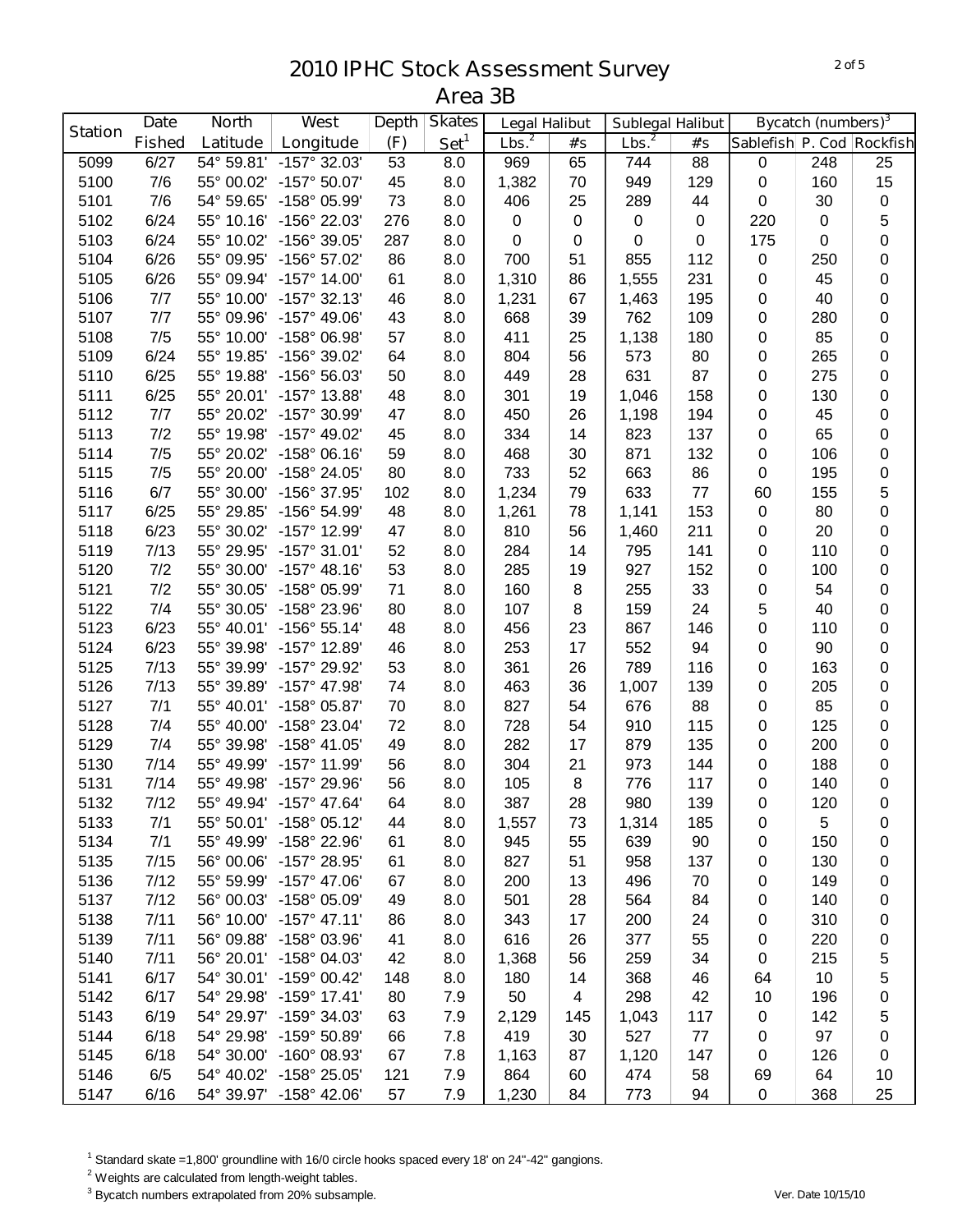|                | <b>Date</b>   | <b>North</b> | West                    | <b>Depth</b> | <b>Skates</b>    | <b>Legal Halibut</b> |                | <b>Sublegal Halibut</b> |                 |                           | Bycatch (numbers) <sup>3</sup> |             |
|----------------|---------------|--------------|-------------------------|--------------|------------------|----------------------|----------------|-------------------------|-----------------|---------------------------|--------------------------------|-------------|
| <b>Station</b> | <b>Fished</b> | Latitude     | Longitude               | (F)          | Set <sup>1</sup> | Lbs. <sup>2</sup>    | #'s            | Lbs. <sup>2</sup>       | #'s             | Sablefish P. Cod Rockfish |                                |             |
| 5148           | 6/16          | 54° 40.02'   | $-159^{\circ}$ 00.18'   | 50           | 8.0              | 1,817                | 109            | 585                     | $\overline{72}$ | $\,0\,$                   | 277                            | $\pmb{0}$   |
| 5149           | 6/17          | 54° 40.02'   | -159° 16.95'            | 41           | 7.9              | 1,125                | 59             | 514                     | 74              | $\mathbf 0$               | 255                            | $\pmb{0}$   |
| 5150           | 6/19          | 54° 40.00'   | $-159°34.18'$           | 35           | 7.9              | 1,169                | 53             | 510                     | 69              | $\,0\,$                   | 216                            | 10          |
| 5151           | 6/19          | 54° 40.02'   | $-159°52.11'$           | 42           | 8.0              | 1,356                | 71             | 651                     | 82              | $\,0\,$                   | 252                            | $\pmb{0}$   |
| 5152           | 6/12          | 54° 40.27'   | $-160^{\circ}$ 08.98'   | 49           | 7.8              | 1,438                | 77             | 989                     | 126             | $\mathbf 0$               | 121                            | $\pmb{0}$   |
| 5153           | 6/5           | 54° 49.99'   | $-158^{\circ}$ 07.36'   | 63           | 8.0              | 687                  | 46             | 1,034                   | 142             | 5                         | 84                             | $\pmb{0}$   |
| 5154           | 6/5           | 54° 49.95'   | -158° 25.03'            | 108          | 8.0              | 894                  | 58             | 457                     | 56              | 70                        | 100                            | $\pmb{0}$   |
| 5155           | 6/16          | 54° 50.01'   | $-158^{\circ}$ 42.13'   | 56           | 7.8              | 1,810                | 107            | 1,055                   | 148             | $\pmb{0}$                 | 155                            | $\pmb{0}$   |
| 5156           | 6/13          | 54° 49.89'   | $-159^{\circ}$ 00.01'   | 39           | 7.8              | 159                  | 5              | 149                     | 23              | $\boldsymbol{0}$          | 262                            | $\pmb{0}$   |
| 5157           | 6/12          | 54° 49.96'   | -159° 51.94'            | 30           | 8.0              | 347                  | 14             | 182                     | 30              | $\pmb{0}$                 | 332                            | $\pmb{0}$   |
| 5158           | 6/12          | 54° 50.00'   | -160° 09.28'            | 38           | 8.0              | 543                  | 24             | 258                     | 39              | $\pmb{0}$                 | 183                            | $\pmb{0}$   |
| 5159           | 6/11          | 54° 50.13'   | -160° 26.02'            | 46           | 8.0              | 268                  | 17             | 357                     | 52              | $\pmb{0}$                 | 134                            | $\pmb{0}$   |
| 5160           | 6/6           | 54° 59.78'   | -158° 24.99'            | 114          | 8.0              | 940                  | 59             | 285                     | 34              | 104                       | 20                             | 5           |
| 5161           | 6/6           | 54° 59.99'   | -158° 41.96'            | 70           | 8.0              | 1,084                | 69             | 1,163                   | 160             | $\pmb{0}$                 | 84                             | $\mathbf 0$ |
| 5162           | 6/13          | 55° 00.00'   | $-158^{\circ}59.14'$    | 46           | 8.0              | 243                  | 11             | 298                     | 53              | $\mathbf 0$               | 332                            | $\pmb{0}$   |
| 5163           | 6/13          | 54° 59.50'   | -159° 16.30'            | 25           | 8.0              | 674                  | 21             | 33                      | 5               | $\pmb{0}$                 | 371                            | $\pmb{0}$   |
| 5164           | 6/11          | 54° 59.93'   | $-160^{\circ}$ 27.01'   | 61           | 7.9              | 729                  | 44             | 659                     | 88              | $\pmb{0}$                 | 73                             | $\pmb{0}$   |
| 5165           | 6/11          | 54° 59.90'   | $-160^{\circ}$ 44.00'   | 47           | 7.9              | 1,128                | 57             | 802                     | 118             | 0                         | 113                            | $\pmb{0}$   |
| 5166           | 6/6           | 55° 09.95'   | -158° 24.02'            | 101          | 7.9              | 981                  | 66             | 624                     | 80              | 5                         | 15                             | 0           |
| 5167           | 6/4           | 55° 09.97'   | $-158^{\circ}$ 42.12'   | 113          | 8.0              | 1,210                | 75             | 267                     | 33              | 10                        | 104                            | $\pmb{0}$   |
| 5168           | 6/4           | 55° 09.86'   | $-158^{\circ} 59.01'$   | 74           | 8.0              | 918                  | 63             | 1,087                   | 144             | $\boldsymbol{0}$          | 79                             | $\pmb{0}$   |
| 5169           | 6/7           | 55° 09.99'   | -159° 16.88'            | 40           | 7.9              | 560                  | 27             | 198                     | 28              | 0                         | 372                            | 0           |
| 5170           | 6/1           | 55° 19.99'   | $-158^{\circ}$ 41.73'   | 103          | 7.9              | 839                  | 51             | 128                     | 18              | 15                        | 103                            | 0           |
| 5171           | 6/4           | 55° 19.88'   | -158° 58.97'            | 102          | 8.0              | 1,608                | 81             | 315                     | 37              | 5                         | 98                             | 0           |
| 5172           | 6/7           | 55° 19.84'   | -159° 17.02'            | 97           | 7.9              | 2,520                | 151            | 600                     | 72              | 5                         | 15                             | $\pmb{0}$   |
| 5173           | 6/7           | 55° 19.98'   | -159° 34.05'            | 76           | 7.9              | 1,277                | 82             | 1,171                   | 145             | $\mathbf 0$               | 103                            | $\pmb{0}$   |
| 5174           | 5/31          | 55° 20.03'   | -159° 52.03'            | 45           | 7.9              | 678                  | 35             | 533                     | 80              | $\pmb{0}$                 | 176                            | $\pmb{0}$   |
| 5175           | 6/1           | 55° 29.98'   | $-158^{\circ}$ 40.80'   | 89           | 8.0              | 543                  | 27             | 171                     | 21              | $\pmb{0}$                 | 30                             | $\pmb{0}$   |
| 5176           | 6/1           | 55° 29.97'   | $-158^{\circ}59.12'$    | 60           | 8.0              | 378                  | 24             | 801                     | 127             | $\boldsymbol{0}$          | 79                             | $\pmb{0}$   |
| 5177           | 6/3           | 55° 29.61'   | $-159^{\circ}$ 16.98'   | 70           | 7.9              | 692                  | 47             | 605                     | 83              | $\boldsymbol{0}$          | 49                             | $\pmb{0}$   |
| 5178           | 6/3           | 55° 29.95'   | $-159°35.13'$           | 92           | 8.0              | 1,002                | 54             | 317                     | 40              | $\boldsymbol{0}$          | 89                             | $\pmb{0}$   |
| 5179           | 5/31          | 55° 30.16'   | $-159^{\circ}$ 51.95'   | 93           | 7.9              | 969                  | 51             | 775                     | 103             | 0                         | 127                            | $\pmb{0}$   |
| 5181           | 6/2           |              | 55° 40.04' -158° 59.01' | 84           | 7.9              | 751                  | 43             | 402                     | 51              | 0                         | 191                            | 0           |
| 5182           | 6/3           |              | 55° 39.93' -159° 16.97' | 57           | 8.0              | 635                  | 38             | 536                     | 82              | $\pmb{0}$                 | 168                            | $\mathbf 0$ |
| 5183           | 5/31          | 55° 39.98'   | $-159^{\circ}$ 52.42'   | 72           | 7.9              | 1,055                | 54             | 347                     | 47              | 0                         | 145                            | 0           |
| 5184           | 6/2           |              | 55° 49.97' -158° 59.01' | 69           | 7.9              | 859                  | 54             | 257                     | 35              | 0                         | 157                            | 0           |
| 5185           | 6/2           | 55° 49.98'   | -159° 16.96'            | 34           | 8.0              | 591                  | 34             | 332                     | 43              | 0                         | 282                            | 0           |
| 5186           | 6/27          |              | 53° 59.99' -163° 14.95' | 47           | 7.9              | 479                  | 35             | 645                     | 80              | 0                         | 172                            | 0           |
| 5187           | 6/27          | 53° 59.99'   | $-163^{\circ}$ 31.79'   | 56           | 7.8              | 108                  | 8              | 196                     | 30              | 0                         | 82                             | 0           |
| 5188           | 6/27          |              | 54° 00.01' -163° 49.11' | 51           | 7.9              | 118                  | 5              | 266                     | 46              | 0                         | 142                            | 0           |
| 5189           | 6/25          | 54° 09.96'   | $-161°34.10'$           | 73           | 7.9              | 252                  | 18             | 236                     | 31              | 49                        | 118                            | 0           |
| 5190           | 6/25          | 54° 08.77'   | $-161^{\circ} 51.00'$   | 46           | 7.9              | 2,433                | 146            | 709                     | 84              | 0                         | 137                            | 5           |
| 5191           | 6/26          | 54° 09.95'   | $-162^{\circ}$ 07.95'   | 46           | 7.8              | 2,008                | 113            | 608                     | 73              | 0                         | 228                            | 10          |
| 5192           | 6/26          |              | 54° 10.02' -162° 25.28' | 83           | 7.9              | 97                   | $\overline{7}$ | 263                     | 36              | 10                        | 83                             | 15          |
| 5193           | 7/31          |              | 54° 10.01' -163° 50.11' | 50           | 8.0              | 216                  | 15             | 785                     | 130             | 0                         | 69                             | 0           |
| 5194           | 6/18          | 54° 19.99'   | $-160^{\circ}$ 08.32'   | 175          | 7.9              | 101                  | 8              | 82                      | 10              | 59                        | $\mathbf 0$                    | 10          |
| 5195           | 6/24          | 54° 19.95'   | $-160^{\circ}$ 26.27'   | 68           | 8.0              | 488                  | 29             | 702                     | 106             | 0                         | 243                            | 0           |
| 5196           | 6/24          | 54° 20.00'   | $-160^{\circ}$ 43.21'   | 58           | 7.9              | 411                  | 28             | 348                     | 47              | 0                         | 230                            | 10          |
| 5197           | 8/10          | 54° 19.95'   | $-161^{\circ}$ 00.00'   | 71           | 8.0              | 401                  | 28             | 393                     | 61              | $\pmb{0}$                 | 153                            | 0           |

Standard skate =1,800' groundline with 16/0 circle hooks spaced every 18' on 24"-42" gangions.

Weights are calculated from length-weight tables.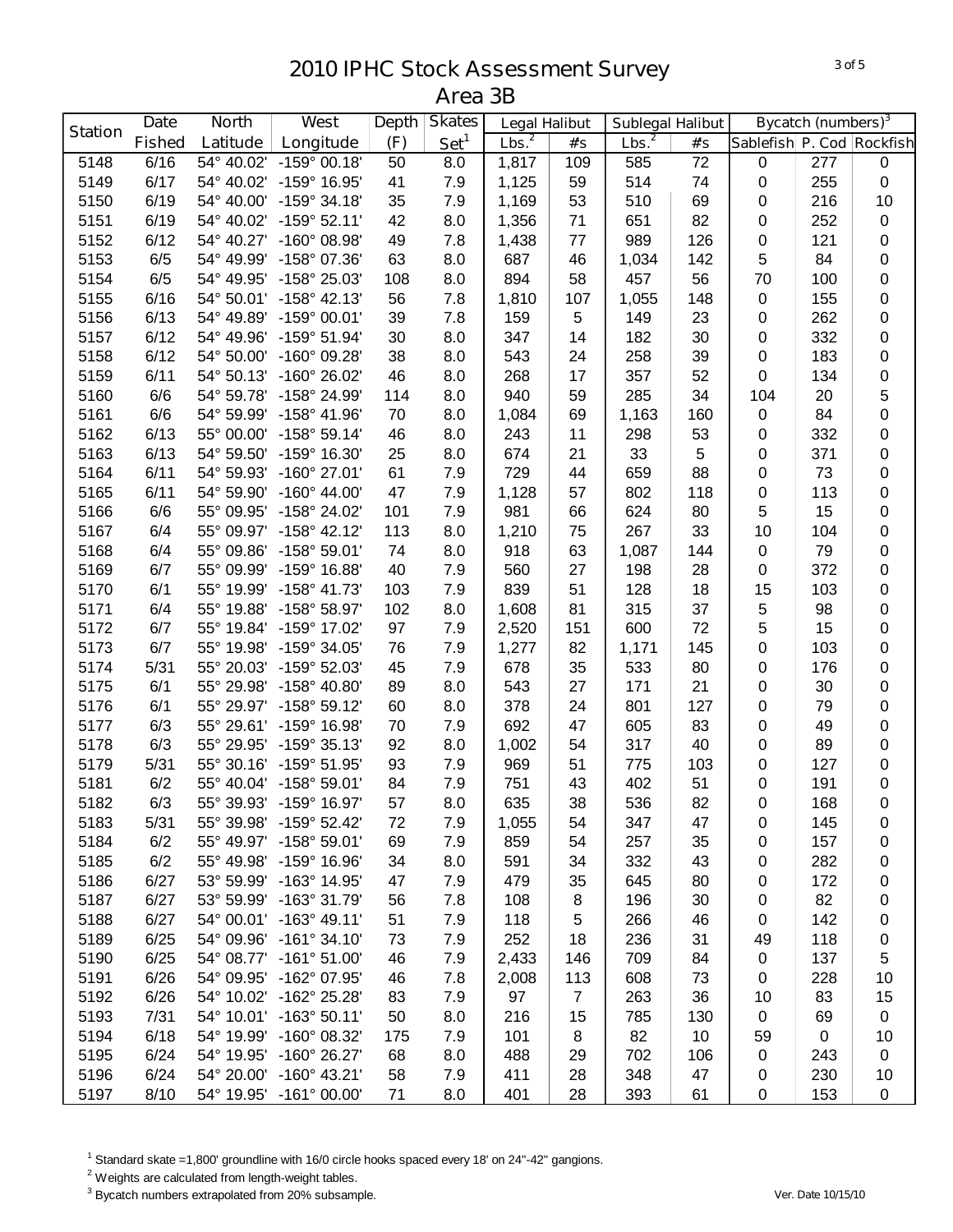|                | <b>Date</b>   | <b>North</b> | West                    | <b>Depth</b> | <b>Skates</b>    | <b>Legal Halibut</b> |              | <b>Sublegal Halibut</b> |     |                           | <b>Bycatch (numbers)</b> <sup>3</sup> |                  |
|----------------|---------------|--------------|-------------------------|--------------|------------------|----------------------|--------------|-------------------------|-----|---------------------------|---------------------------------------|------------------|
| <b>Station</b> | <b>Fished</b> | Latitude     | Longitude               | (F)          | Set <sup>1</sup> | Lbs. <sup>2</sup>    | #'s          | Lbs. <sup>2</sup>       | #'s | Sablefish P. Cod Rockfish |                                       |                  |
| 5198           | 8/9           | 54° 19.96'   | $-161°$ 17.14'          | 58           | 8.0              | 1,291                | 86           | 876                     | 120 | $\mathbf 0$               | 200                                   | 60               |
| 5199           | 8/9           | 54° 19.99'   | -161° 33.98'            | 78           | 8.0              | 595                  | 40           | 499                     | 70  | 40                        | 89                                    | $\pmb{0}$        |
| 5200           | 6/25          | 54° 20.00'   | $-161°51.01'$           | 39           | 7.9              | 1,188                | 62           | 465                     | 69  | $\pmb{0}$                 | 103                                   | $\pmb{0}$        |
| 5201           | 6/26          | 54° 19.69'   | -162° 09.00'            | 33           | 7.9              | 1,006                | 37           | 60                      | 9   | $\pmb{0}$                 | 83                                    | $\pmb{0}$        |
| 5202           | 8/3           | 54° 20.10'   | -163° 16.99'            | 28           | 8.0              | 1,650                | 86           | 544                     | 72  | $\pmb{0}$                 | 45                                    | $\pmb{0}$        |
| 5203           | 8/1           | 54° 20.00'   | $-163^{\circ}$ 34.45'   | 61           | 8.0              | 377                  | 28           | 802                     | 108 | 0                         | 168                                   | $\pmb{0}$        |
| 5204           | 8/1           | 54° 19.98'   | $-163°51.36'$           | 62           | 8.0              | 508                  | 36           | 789                     | 110 | 0                         | 40                                    | $\pmb{0}$        |
| 5205           | 8/1           | 54° 20.00'   | $-164^{\circ}$ 09.12'   | 51           | 8.0              | 197                  | 14           | 985                     | 149 | 0                         | 119                                   | $\pmb{0}$        |
| 5206           | 6/24          | 54° 29.99'   | $-160^{\circ}$ 26.27'   | 81           | 7.8              | 461                  | 33           | 724                     | 92  | 5                         | 126                                   | $\pmb{0}$        |
| 5207           | 8/10          | 54° 30.01'   | $-160^{\circ}$ 43.12'   | 76           | 8.0              | 11                   | $\mathbf{1}$ | 120                     | 16  | 10                        | $\pmb{0}$                             | $\boldsymbol{0}$ |
| 5208           | 8/10          | 54° 30.01'   | $-160^{\circ}$ 59.88'   | 71           | 8.0              | 192                  | 14           | 730                     | 111 | 60                        | 75                                    | $\boldsymbol{0}$ |
| 5209           | 8/9           | 54° 29.99'   | -161° 17.92'            | 65           | 8.0              | 288                  | 20           | 1,018                   | 158 | 25                        | 35                                    | $\pmb{0}$        |
| 5210           | 8/7           | 54° 30.01'   | $-161^{\circ}$ 35.00'   | 36           | 8.0              | 508                  | 27           | 1,024                   | 169 | $\pmb{0}$                 | 145                                   | $\pmb{0}$        |
| 5211           | 8/7           | 54° 30.00'   | $-161°51.88'$           | 77           | 8.0              | 272                  | 20           | 279                     | 38  | 5                         | 15                                    | $\pmb{0}$        |
| 5212           | 8/8           | 54° 30.01'   | -162° 08.62'            | 77           | 8.0              | 526                  | 39           | 711                     | 94  | 0                         | 64                                    | $\pmb{0}$        |
| 5213           | 8/8           | 54° 30.02'   | -162° 25.88'            | 79           | 8.0              | 933                  | 62           | 1,077                   | 142 | $\pmb{0}$                 | 64                                    | $\pmb{0}$        |
| 5214           | 8/3           | 54° 30.07'   | -163° 17.99'            | 41           | 8.1              | 1,138                | 75           | 1,605                   | 222 | 0                         | 66                                    | $\pmb{0}$        |
| 5215           | 8/3           | 54° 30.09'   | $-163^{\circ}35.00'$    | 54           | 7.9              | 336                  | 24           | 1,016                   | 138 | 0                         | 49                                    | $\pmb{0}$        |
| 5216           | 8/2           | 54° 30.02'   | $-163^{\circ}$ 52.84'   | 51           | 8.0              | 707                  | 54           | 1,779                   | 240 | 0                         | 10                                    | $\mathbf 0$      |
| 5217           | 8/2           | 54° 30.01'   | $-164^{\circ}$ 10.00'   | 54           | 8.0              | 611                  | 43           | 1,846                   | 257 | 0                         | 75                                    | $\pmb{0}$        |
| 5218           | 6/23          | 54° 40.11'   | $-160^{\circ}$ 26.00'   | 56           | 7.9              | 1,041                | 66           | 1,149                   | 159 | 0                         | 88                                    | $\pmb{0}$        |
| 5219           | 6/23          | 54° 39.98'   | $-160^{\circ}$ 43.02'   | 53           | 7.9              | 601                  | 37           | 864                     | 128 | 0                         | 170                                   | $\boldsymbol{0}$ |
| 5220           | 8/12          | 54° 40.00'   | $-161^{\circ}$ 00.94'   | 51           | 8.0              | 496                  | 30           | 855                     | 127 | 0                         | 150                                   | $\pmb{0}$        |
| 5221           | 8/12          | 54° 39.94'   | $-161^{\circ}$ 17.76'   | 76           | 8.0              | 318                  | 24           | 913                     | 129 | 5                         | 64                                    | $\pmb{0}$        |
| 5222           | 8/11          | 54° 39.98'   | $-161^{\circ}$ 35.02'   | 35           | 8.0              | 317                  | 17           | 588                     | 93  | 0                         | 185                                   | $\pmb{0}$        |
| 5223           | 8/7           | 54° 40.03'   | $-161^{\circ}$ 53.20'   | 44           | 8.0              | 678                  | 41           | 1,050                   | 160 | 0                         | 74                                    | 45               |
| 5224           | 8/6           | 54° 40.02'   | $-162^{\circ}$ 44.00'   | 47           | 8.0              | 393                  | 26           | 925                     | 133 | $\pmb{0}$                 | 5                                     | $\pmb{0}$        |
| 5225           | 6/23          | 54° 49.95'   | -160° 43.99'            | 55           | 7.9              | 289                  | 20           | 626                     | 88  | $\pmb{0}$                 | 147                                   | $\pmb{0}$        |
| 5226           | 8/12          | 54° 50.00'   | $-161^{\circ}$ 00.82'   | 56           | 8.0              | 132                  | 9            | 1,235                   | 190 | $\pmb{0}$                 | 15                                    | $\pmb{0}$        |
| 5227           | 8/11          | 54° 49.99'   | $-161^{\circ}$ 18.06'   | 58           | 8.0              | 509                  | 28           | 1,208                   | 181 | $\pmb{0}$                 | 20                                    | $\pmb{0}$        |
| 5228           | 8/11          | 54° 50.02'   | $-161^{\circ}$ 35.96'   | 44           | 8.0              | 835                  | 30           | 492                     | 73  | 0                         | 45                                    | $\pmb{0}$        |
| 5229           | 8/6           |              | 54° 50.01' -162° 44.98' | 25           | 8.0              | 908                  | 46           | 682                     | 97  | 0                         | 180                                   | $\pmb{0}$        |
| 5230           | 8/6           | 54° 50.00'   | -163° 02.92'            | 44           | 8.0              | 542                  | 31           | 396                     | 50  | 0                         | 100                                   | $\boldsymbol{0}$ |
| 5231           | 6/22          |              | 55° 00.01' -161° 01.31' | 57           | 7.9              | 776                  | 30           | 460                     | 66  | $\pmb{0}$                 | 69                                    | $\mathbf 0$      |
| 5232           | 6/22          | 55° 00.00'   | $-161^{\circ}$ 19.00'   | 47           | 7.9              | 758                  | 39           | 612                     | 88  | 0                         | 125                                   | 0                |
| 5233           | 6/22          |              | 55° 10.01' -161° 02.03' | 74           | 7.9              | 478                  | 25           | 521                     | 75  | $\pmb{0}$                 | 216                                   | 0                |
| 5234           | 6/6           | 55° 20.00'   | $-156^{\circ}$ 03.24'   | 152          | 8.0              | 1,917                | 133          | 477                     | 53  | 91                        | 40                                    | 15               |
| 5235           | 6/6           | 55° 19.99'   | -156° 20.79'            | 95           | 8.0              | 973                  | 61           | 567                     | 74  | 25                        | 45                                    | 0                |
| 5236           | 6/5           |              | 55° 30.12' -155° 44.99' | 120          | 8.0              | 184                  | 14           | 307                     | 44  | 10                        | 70                                    | 5                |
| 5237           | 6/5           | 55° 29.98'   | -156° 02.96'            | 112          | 8.0              | 249                  | 16           | 243                     | 36  | 40                        | 55                                    | 5                |
| 5238           | 6/7           | 55° 30.02'   | -156° 20.02'            | 118          | 8.0              | 1,166                | 75           | 356                     | 43  | 25                        | 75                                    | 0                |
| 5239           | 6/4           | 55° 40.16'   | -155° 25.96'            | 99           | 8.0              | 338                  | 22           | 322                     | 45  | 0                         | 69                                    | 0                |
| 5240           | 6/5           | 55° 40.01'   | $-155^{\circ}$ 44.05'   | 68           | 8.0              | 626                  | 39           | 739                     | 103 | $\pmb{0}$                 | 189                                   | 0                |
| 5241           | 6/8           | 55° 40.15'   | $-156^{\circ}$ 02.02'   | 125          | 8.0              | 864                  | 50           | 300                     | 39  | 60                        | 80                                    | 0                |
| 5242           | 6/8           |              | 55° 40.02' -156° 18.80' | 139          | 8.0              | 360                  | 19           | 134                     | 17  | 115                       | 40                                    | 0                |
| 5243           | 6/7           |              | 55° 39.97' -156° 37.00' | 132          | 8.0              | 1,559                | 101          | 551                     | 71  | 40                        | 0                                     | 5                |
| 5244           | 6/4           | 55° 50.01'   | $-155^{\circ}$ 07.04'   | 65           | 8.0              | 511                  | 35           | 770                     | 112 | $\pmb{0}$                 | 21                                    | 0                |
| 5245           | 6/4           | 55° 50.00'   | -155° 24.89'            | 27           | 8.0              | 332                  | 21           | 568                     | 85  | $\pmb{0}$                 | 139                                   | 0                |
| 5246           | 6/9           |              | 55° 50.01' -156° 01.05' | 59           | 8.0              | 828                  | 56           | 848                     | 111 | $\pmb{0}$                 | 120                                   | $\pmb{0}$        |

Standard skate =1,800' groundline with 16/0 circle hooks spaced every 18' on 24"-42" gangions.

<sup>2</sup> Weights are calculated from length-weight tables.